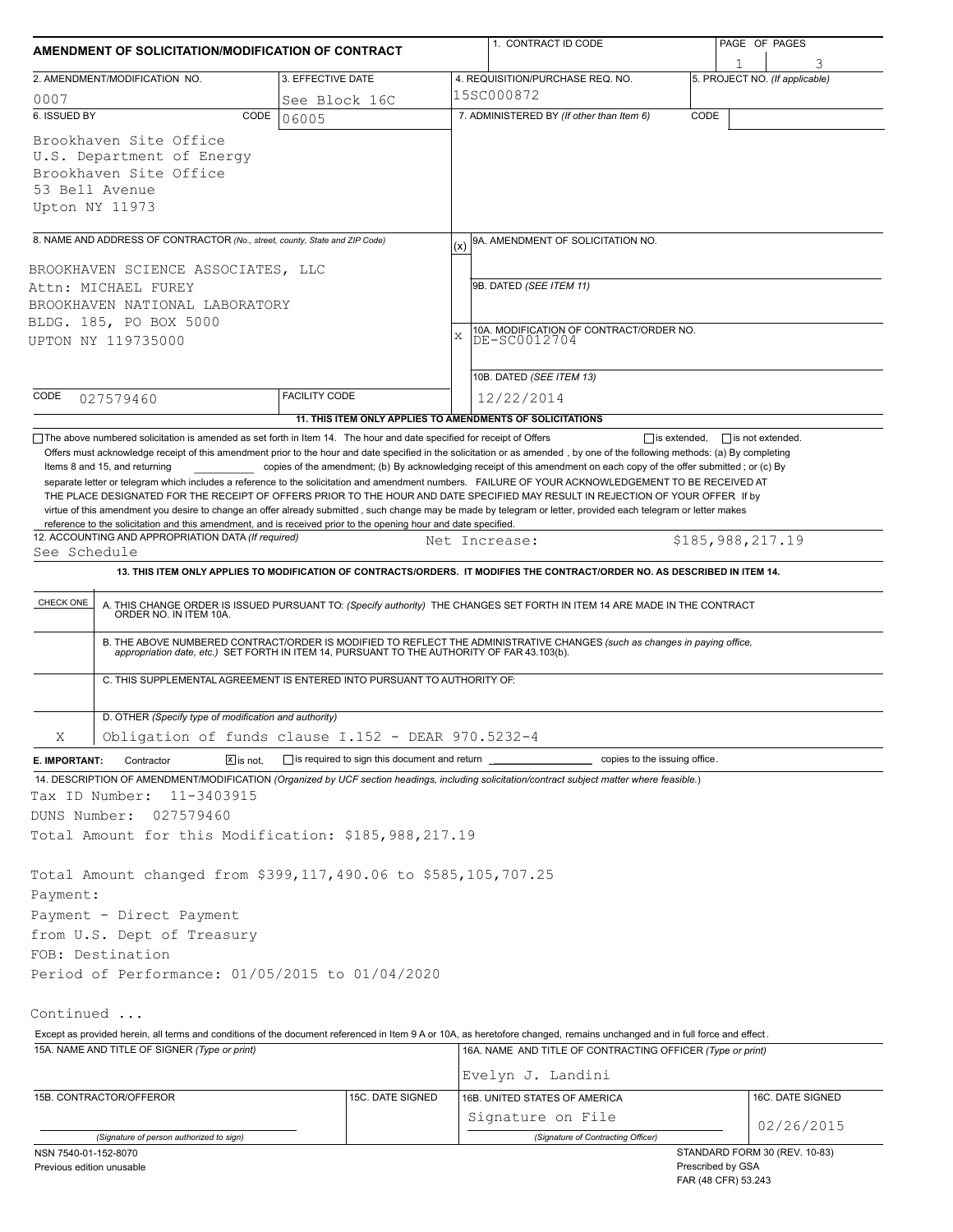**CONTINUATION SHEET**  $\left| \text{DE}-\text{SC0012704/0007} \right|$  2  $\left| \text{3} \right|$ REFERENCE NO. OF DOCUMENT BEING CONTINUED **AGE OF A SECOND ACTION OF A SECOND-** PAGE OF DE-SC0012704/0007

NAME OF OFFEROR OR CONTRACTOR

ITEM NO. ┃ SUPPLIES/SERVICES UNIT PRICE AMOUNT BROOKHAVEN SCIENCE ASSOCIATES, LLC (A)  $(B)$  (B)  $(C)$   $(D)$  (E)  $(E)$  (F) Change Item 00001 to read as follows(amount shown is the total amount): 00001 | M&O contract for BNL 585,105,707.25 Accounting Info: Estimated value \$650,000,000 per year Fund: 00000 Appr Year: 0000 Allottee: 00 Report Entity: 000000 Object Class: 00000 Program: 0000000 Project: 0000000 WFO: 0000000 Local Use: 0000000 Funded: \$0.00 Accounting Info: See AFP dated 1-14-2015 located at BHSO [Non-App] Fund: 00000 Appr Year: 0000 Allottee: 00 Report Entity: 000000 Object Class: 00000 Program: 0000000 Project: 0000000 WFO: 0000000 Local Use: 0000000 Funded: \$0.00 Accounting Info: See AFP dated 1-14-2015 located at BHSO [WFO App] Fund: 00000 Appr Year: 0000 Allottee: 00 Report Entity: 000000 Object Class: 00000 Program: 0000000 Project: 0000000 WFO: 0000000 Local Use: 0000000 Funded: \$0.00 Accounting Info: See AFP dated 1-14-2015 located at BHSO [DOE App] Fund: 00000 Appr Year: 0000 Allottee: 00 Report Entity: 000000 Object Class: 00000 Program: 0000000 Project: 0000000 WFO: 0000000 Local Use: 0000000 Funded: \$0.00 Accounting Info: See AFP dated 1-26-2015 located at BHSO Fund: 00000 Appr Year: 0000 Allottee: 00 Report Entity: 000000 Object Class: 00000 Program: 0000000 Project: 0000000 WFO: 0000000 Local Use: 0000000 Funded: \$0.00 Accounting Info: See AFP dated 1-26-2015 located at BHSO [Non-App] Fund: 00000 Appr Year: 0000 Allottee: 00 Report Entity: 000000 Object Class: 00000 Program: 0000000 Project: 0000000 WFO: 0000000 Local Use: 0000000 Funded: \$0.00 Accounting Info: See AFP dated 1-26-2015 located at BHSO [App] Fund: 00000 Appr Year: 0000 Allottee: 00 Report Entity: 000000 Object Class: 00000 Program: 0000000 Project: 0000000 WFO: 0000000 Local Use: Continued ...